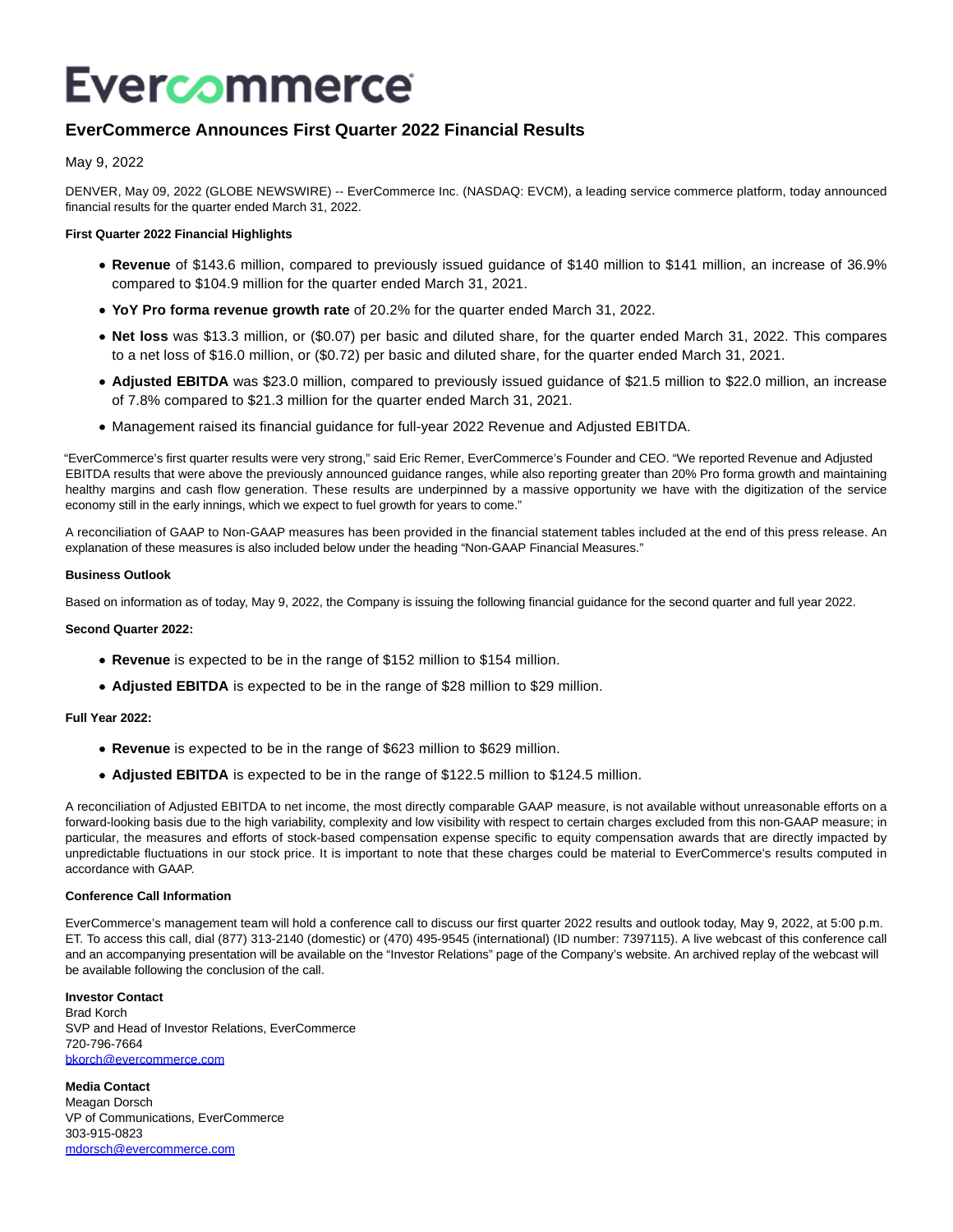#### **About EverCommerce**

EverCommerce is a leading service commerce platform, providing vertically-tailored, integrated software-as-a-service ("SaaS") solutions that help more than 600,000 service-based businesses accelerate growth, streamline operations and increase retention. Its modern digital and mobile applications create predictable, informed and convenient experiences between service professionals and their end consumers. Specializing in Home Services, Health Services and Fitness & Wellness Services industries, EverCommerce solutions include end-to-end business management software, integrated payment acceptance, marketing technology and customer engagement applications. Learn more at [EverCommerce.com.](https://www.globenewswire.com/Tracker?data=vStfwTG1XqJPHrBqtnWwYs2wuIfIgal6xCdq_CT-PbqrwCNtwfwWsFvieH3A_Aq_t9hGJIz24NMWrK8MD1hNxg==)

#### **Forward-Looking Statements**

This press release contains forward-looking statements within the meaning of the Private Securities Litigation Reform Act of 1995. All statements contained in this press release that do not relate to matters of historical fact should be considered forward-looking statements, including without limitation statements regarding our future operations and financial results, the underlying trends in our business, our market opportunity, our potential for growth and our acquisition strategy. These statements are neither promises nor guarantees, but involve known and unknown risks, uncertainties and other important factors that may cause our actual results, performance or achievements to be materially different from any future results, performance or achievements expressed or implied by the forward-looking statements, including, but not limited to, our limited operating history and evolving business; our recent growth rates may not be sustainable or indicative of future growth; we may not achieve profitability in the future; we may continue to experience significant quarterly and annual fluctuations in our operating results due to a number of factors, which makes our future operating results difficult to predict; we may reduce our rate of acquisitions and may be unsuccessful in achieving continued growth through acquisitions; revenues and profits generated through acquisitions may be less than anticipated, and we may fail to uncover all liabilities of acquisition targets; we may need to incur additional indebtedness or seek capital through new equity or debt financings, which may not be available to us on acceptable terms or at all; we may not be able to continue to expand our share of our existing vertical markets or expand into new vertical markets; we face intense competition in each of the industries in which we operate; the industries in which we operate are rapidly evolving and the market for technology-enabled services that empower SMBs is relatively immature and unproven; we are dependent on payment card networks and payment processors and if we fail to comply with the applicable requirements of our payment network or payment processors, they can seek to fine us, suspend us or terminate our registrations through our bank sponsors; the inability to keep pace with rapid developments and changes in the electronic payments market or are unable to introduce, develop and market new and enhanced versions of our software solutions; real or perceived errors, failures or bugs in our solutions; unauthorized disclosure, destruction or modification of data, disruption of our software or services or cyber breaches; our estimated total addressable market is subject to inherent challenges and uncertainties; actual or perceived inaccuracies in our operational metrics may harm our reputation; failure to effectively develop and expand our sales and marketing capabilities; failure to maintain and enhance our reputation and brand recognition; inability to retain current customers or to sell additional functionality and services to them may adversely affect our revenue growth; our systems and our third-party providers' systems may fail or our third-party providers may discontinue providing their services or technology or to us specifically; faster growth of lower margin solutions and services than higher margin solutions and services; risks related to the COVID-19 pandemic; economic and political risks, including the business cycles of our clients and changes in the overall level of consumer and commercial spending; our ability to retain and hire skilled personnel; risks related to our indebtedness; risks related to the increasing focus on environmental sustainability and social initiatives; our ability to adequately protect or enforce our intellectual property and other proprietary rights; risk of patent, trademark and other intellectual property infringement claims; risks related to governmental regulation; risks related to our sponsor stockholders agreement and qualifying as a "controlled company" under the rules of The Nasdaq Stock Market; as well as the other factors described in our Annual Report on Form 10-K for the year ended December 31, 2021 and updated by our other filings with the SEC. These factors could cause actual results to differ materially from those indicated by the forward-looking statements made in this press release. Any such forward-looking statements represent management's estimates as of the date of this press release. While we may elect to update such forward-looking statements at some point in the future, we disclaim any obligation to do so, even if subsequent events cause our views to change.

#### **Key Business and Financial Metrics**

Pro Forma Revenue Growth Rate is a key performance measure that our management uses to assess our consolidated operating performance over time. Management also uses this metric for planning and forecasting purposes.

Our year-over-year Pro Forma Revenue Growth Rate is calculated as though all acquisitions closed as of the end of the latest period were closed as of the first day of the prior year period presented. In calculating Pro Forma Revenue Growth Rate, we add the revenue from acquisitions for the reporting periods prior to the date of acquisition (including estimated purchase accounting adjustments) to our results of operations, and then calculate our revenue growth rate between the reported periods. As a result, Pro Forma Revenue Growth Rate includes pro forma revenue from businesses acquired during the period, including revenue generated during periods when we did not yet own the acquired businesses. In including such pre-acquisition revenue, Pro Forma Revenue Growth Rate allows us to measure the underlying revenue growth of our business as it stands as of the end of the respective period, which we believe provides insight into our then-current operations. Pro Forma Revenue Growth Rate does not represent organic revenue generated by our business as it stood at the beginning of the respective period. Pro Forma Revenue Growth Rates are not necessarily indicative of either future results of operations or actual results that might have been achieved had the acquisitions been consummated on the first day of the prior year period presented. We believe that this metric is useful to investors in analyzing our financial and operational performance period over period and evaluating the growth of our business, normalizing for the impact of acquisitions. This metric is particularly useful to management due to the number of acquired entities.

#### **Non-GAAP Financial Measures**

EverCommerce has provided in this press release financial information that has not been prepared in accordance with generally accepted accounting principles in the United States ("GAAP"). EverCommerce uses these non-GAAP financial measures internally in analyzing its financial results and believes that use of these non-GAAP financial measures is useful to investors as an additional tool to evaluate ongoing operating results and trends and in comparing EverCommerce's financial results with other companies in its industry, many of which present similar non-GAAP financial measures.

Non-GAAP financial measures are not meant to be considered in isolation or as a substitute for comparable GAAP financial measures and should be read only in conjunction with EverCommerce's consolidated financial statements prepared in accordance with GAAP. A reconciliation of EverCommerce's historical non-GAAP financial measures to the most directly comparable GAAP measures has been provided in the financial statement tables included in this press release, and investors are encouraged to review the reconciliation.

Adjusted Gross Profit. Adjusted Gross Profit is a key performance measure that our management uses to assess our operational performance, as it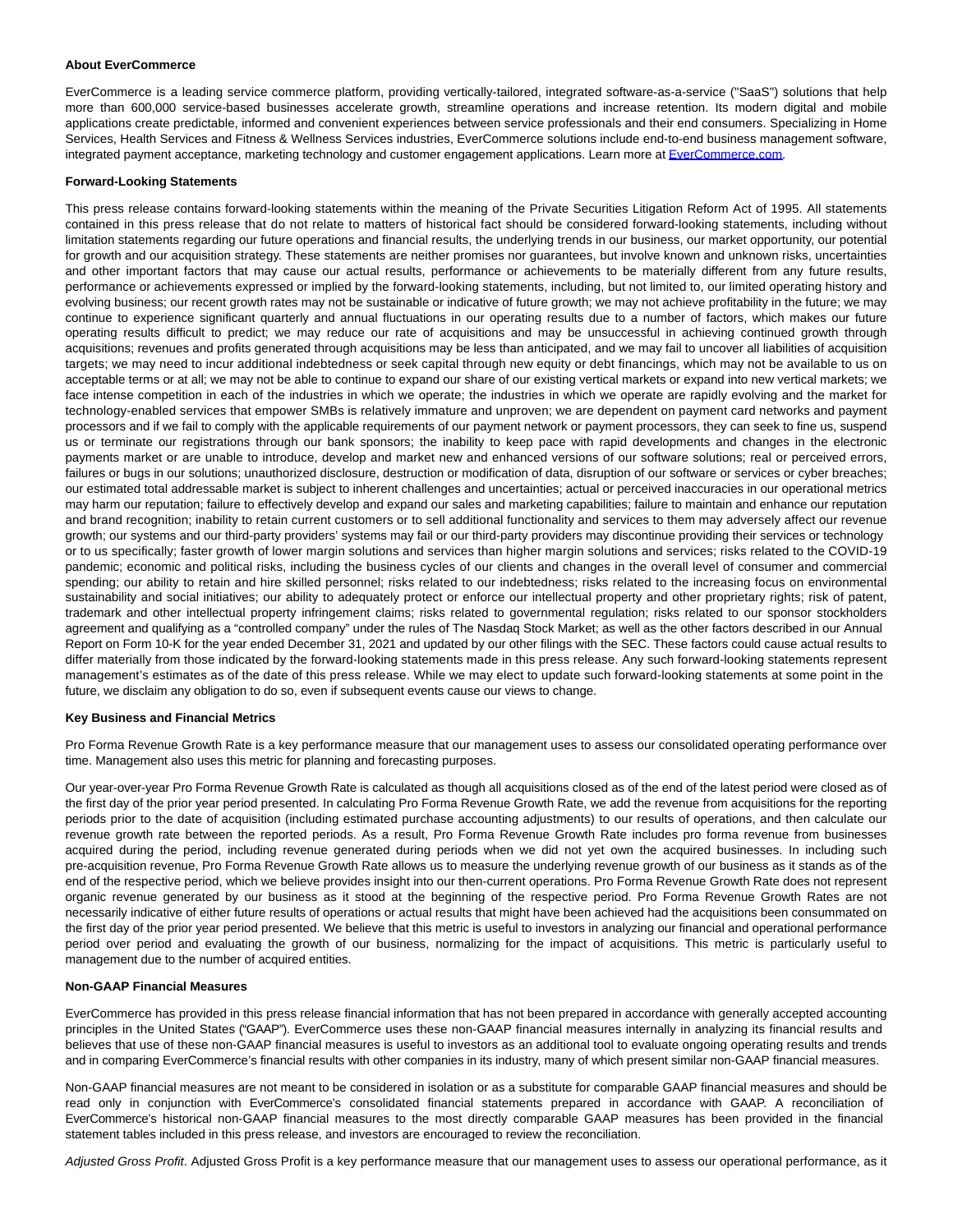represents the results of revenues and direct costs, which are key components of our operations. We believe that this non-GAAP financial measure is useful to investors and other interested parties in analyzing our financial performance because it reflects the gross profitability of our operations, and excludes the indirect costs associated with our sales and marketing, product development, general and administrative activities, and depreciation and amortization, and the impact of our financing methods and income taxes.

We calculate Adjusted Gross Profit as gross profit adjusted to exclude depreciation and amortization allocated to cost of revenues. Gross profit is calculated as total revenues less cost of revenues (exclusive of depreciation and amortization), amortization of developed technology, amortization of capitalized software and depreciation expense (allocated to cost of revenues). Adjusted Gross Profit should be viewed as a measure of operating performance that is a supplement to, and not a substitute for, operating income or loss, net earnings or loss and other U.S. GAAP measures of income (loss) or profitability.

Adjusted EBITDA. Adjusted EBITDA is a key performance measure that our management uses to assess our financial performance and is also used for internal planning and forecasting purposes. We believe that this non-GAAP financial measure is useful to investors and other interested parties in analyzing our financial performance because it provides a comparable overview of our operations across historical periods. In addition, we believe that providing Adjusted EBITDA, together with a reconciliation of net income (loss) to Adjusted EBITDA, helps investors make comparisons between our company and other companies that may have different capital structures, different tax rates, and/or different forms of employee compensation.

Adjusted EBITDA is used by our management team as an additional measure of our performance for purposes of business decision-making, including managing expenditures, and evaluating potential acquisitions. Period-to-period comparisons of Adjusted EBITDA help our management identify additional trends in our financial results that may not be shown solely by period-to-period comparisons of net income or income from continuing operations. In addition, we may use Adjusted EBITDA in the incentive compensation programs applicable to some of our employees. Our Management recognizes that Adjusted EBITDA has inherent limitations because of the excluded items, and may not be directly comparable to similarly titled metrics used by other companies.

We calculate Adjusted EBITDA as net income (loss) adjusted to exclude interest and other expense, net, income tax benefit, depreciation and amortization, other amortization, acquisition related costs, stock-based compensation, and other non-recurring costs. Other amortization includes amortization for capitalized contract acquisition costs. Acquisition related costs are specific deal-related costs such as legal fees, financial and tax due diligence, consulting and escrow fees. Other non-recurring costs are expenses such as system implementation costs and severance related to planned restructuring activities. Acquisition related costs and other non-recurring costs are excluded as they are not representative of our underlying operating performance. Adjusted EBITDA should be viewed as a measure of operating performance that is a supplement to, and not a substitute for, operating income or loss, net earnings or loss and other U.S. GAAP measures of income (loss). The following table presents a reconciliation of net loss, the most directly comparable financial measure calculated in accordance with U.S. GAAP, to Adjusted EBITDA on a consolidated basis.

#### **Condensed Consolidated Balance Sheets (in thousands, except per share and share amounts) (unaudited)**

|                                                                                                   | March 31,<br>2022 |              | December 31,<br>2021 |           |
|---------------------------------------------------------------------------------------------------|-------------------|--------------|----------------------|-----------|
| Assets                                                                                            |                   |              |                      |           |
| Current assets:                                                                                   |                   |              |                      |           |
| Cash and cash equivalents                                                                         | \$                | $101,201$ \$ |                      | 93,993    |
| Restricted cash                                                                                   |                   | 3,798        |                      | 3,566     |
| Accounts receivable, net of allowance for doubtful accounts of \$2.1 million and \$1.9 million at |                   |              |                      |           |
| March 31, 2022 and December 31, 2021, respectively                                                |                   | 42,318       |                      | 40,514    |
| Contract assets                                                                                   |                   | 12,861       |                      | 11,039    |
| Prepaid expenses and other current assets                                                         |                   | 26,304       |                      | 22,505    |
| <b>Total current assets</b>                                                                       |                   | 186,482      |                      | 171,617   |
| Non-current assets:                                                                               |                   |              |                      |           |
| Property and equipment, net                                                                       |                   | 13,367       |                      | 13,509    |
| Capitalized software, net                                                                         |                   | 26,357       |                      | 24,000    |
| Other non-current assets                                                                          |                   | 21,036       |                      | 24,296    |
| Intangible assets, net                                                                            |                   | 482,536      |                      | 508,535   |
| Goodwill                                                                                          |                   | 921,615      |                      | 921,416   |
| <b>Total non-current assets</b>                                                                   |                   | 1,464,911    |                      | 1,491,756 |
| <b>Total assets</b>                                                                               |                   | 1,651,393    | \$                   | 1,663,373 |

## **Condensed Consolidated Balance Sheets (Continued)**

**(in thousands, except per share and share amounts)**

**(unaudited)**

|                                                                                           | March 31,<br>2022 |                 | December 31,<br>2021 |                  |
|-------------------------------------------------------------------------------------------|-------------------|-----------------|----------------------|------------------|
| Liabilities, Convertible Preferred Stock and Stockholders' Equity<br>Current liabilities: |                   |                 |                      |                  |
| Accounts payable<br>Accrued expenses and other                                            | \$                | 8.195<br>53,735 | \$                   | 10,325<br>49,340 |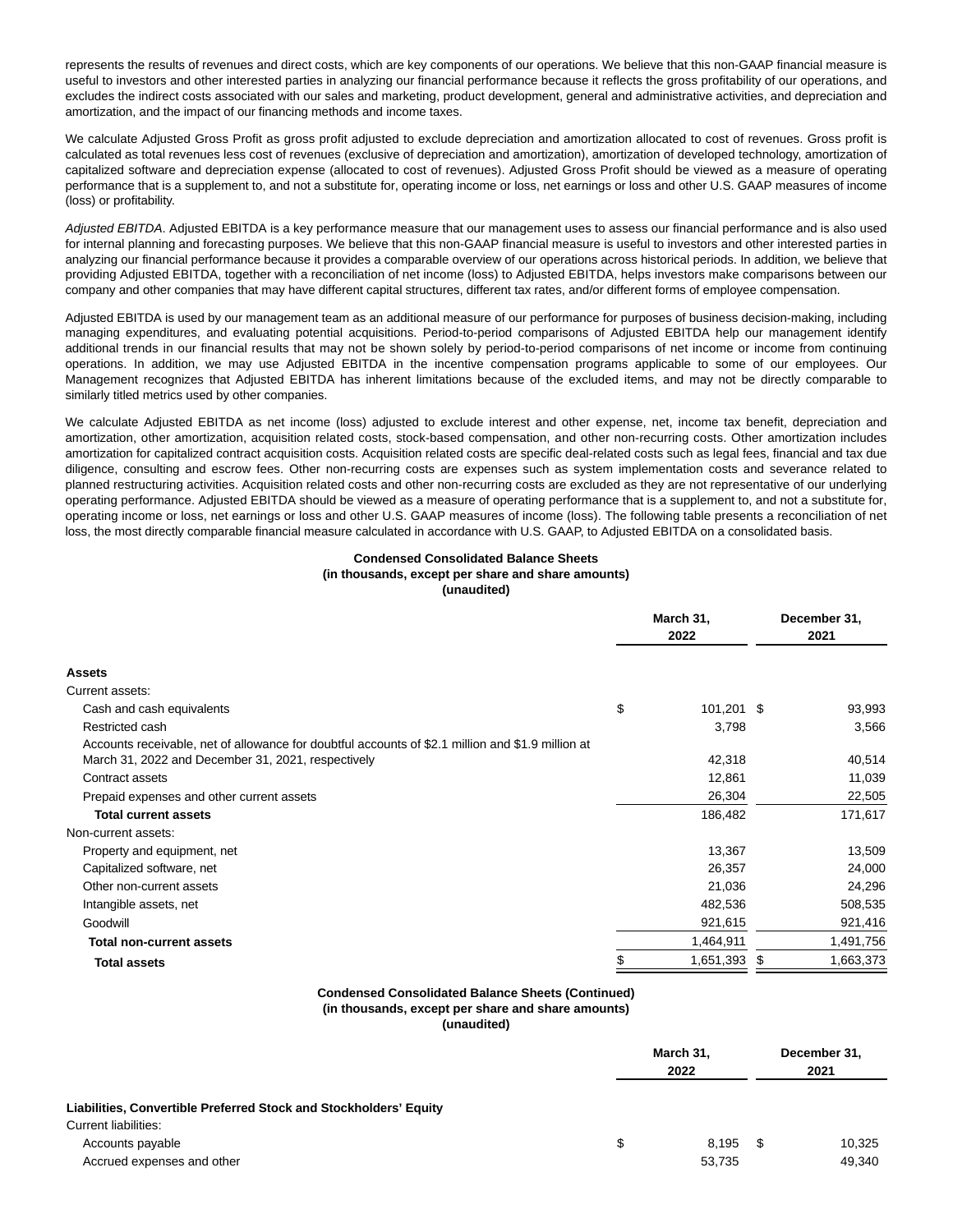|                                                                                                                                                                              | 27,075     | 22,992          |
|------------------------------------------------------------------------------------------------------------------------------------------------------------------------------|------------|-----------------|
| <b>Customer deposits</b>                                                                                                                                                     | 8,805      | 9,828           |
| Current maturities of long-term debt                                                                                                                                         | 11,070     | 10,943          |
| <b>Total current liabilities</b>                                                                                                                                             | 108.880    | 103,428         |
| <b>Non-current liabilities:</b>                                                                                                                                              |            |                 |
| Deferred tax liability, net                                                                                                                                                  | 7,747      | 17,862          |
| Long-term deferred revenue                                                                                                                                                   | 2,982      | 2,803           |
| Long-term debt, net of current maturities and deferred financing costs                                                                                                       | 534,122    | 535,184         |
| Other non-current liabilities                                                                                                                                                | 19,129     | 18,448          |
| <b>Total non-current liabilities</b>                                                                                                                                         | 563,980    | 574,297         |
| <b>Total liabilities</b>                                                                                                                                                     | 672,860    | 677,725         |
| Commitments and contingencies                                                                                                                                                |            |                 |
| Stockholders' equity:                                                                                                                                                        |            |                 |
| Preferred stock, \$0.00001 par value, 50,000,000 shares authorized and no shares issued or<br>outstanding as of March 31, 2022 and December 31, 2021                         |            |                 |
| Common stock, \$0.00001 par value, 2,000,000,000 shares authorized and 195,510,446 and<br>195,384,291 shares issued and outstanding at March 31, 2022 and December 31, 2021, |            |                 |
| respectively                                                                                                                                                                 | 2          | 2               |
| Accumulated other comprehensive loss                                                                                                                                         | (2,431)    | (1,767)         |
| Additional paid-in capital                                                                                                                                                   | 1,507,501  | 1,500,643       |
| Accumulated deficit                                                                                                                                                          | (526, 539) | (513, 230)      |
| Total stockholders' equity                                                                                                                                                   | 978,533    | 985,648         |
| Total liabilities, convertible preferred stock and stockholders' equity                                                                                                      | 1,651,393  | \$<br>1,663,373 |

#### **Condensed Consolidated Statements of Operations and Comprehensive Loss (in thousands, except per share and share amounts)**

**(unaudited)**

|                                                                                          | Three months ended<br>March 31, |           |    |           |
|------------------------------------------------------------------------------------------|---------------------------------|-----------|----|-----------|
|                                                                                          |                                 | 2022      |    | 2021      |
| Revenues:                                                                                |                                 |           |    |           |
| Subscription and transaction fees                                                        | \$                              | 108,001   | \$ | 75,195    |
| Marketing technology solutions                                                           |                                 | 29,904    |    | 25,388    |
| Other                                                                                    |                                 | 5,671     |    | 4,323     |
| <b>Total revenues</b>                                                                    |                                 | 143,576   |    | 104,906   |
| Operating expenses:                                                                      |                                 |           |    |           |
| Cost of revenues (exclusive of depreciation and amortization presented separately below) |                                 | 50,745    |    | 35,674    |
| Sales and marketing                                                                      |                                 | 30,145    |    | 19,689    |
| Product development                                                                      |                                 | 17,637    |    | 10,325    |
| General and administrative                                                               |                                 | 31,226    |    | 22,094    |
| Depreciation and amortization                                                            |                                 | 27,391    |    | 23,697    |
| <b>Total operating expenses</b>                                                          |                                 | 157,144   |    | 111,479   |
| <b>Operating loss</b>                                                                    |                                 | (13, 568) |    | (6, 573)  |
| Interest and other expense, net                                                          |                                 | (5, 478)  |    | (12, 949) |
| Net loss before income tax benefit                                                       |                                 | (19,046)  |    | (19, 522) |
| Income tax benefit                                                                       |                                 | 5,737     |    | 3,527     |
| <b>Net loss</b>                                                                          |                                 | (13, 309) |    | (15, 995) |
| Other comprehensive income:                                                              |                                 |           |    |           |
| Foreign currency translation gains (losses), net                                         |                                 | (664)     |    | 543       |
| <b>Comprehensive loss</b>                                                                | \$                              | (13, 973) | \$ | (15, 452) |
| Net loss attributable to common stockholders:                                            |                                 |           |    |           |
| Net loss                                                                                 | \$                              | (13,309)  | S  | (15,995)  |
| Adjustments to net loss                                                                  |                                 |           |    | (15, 105) |
| Net loss attributable to common stockholders                                             | \$                              | (13,309)  | \$ | (31, 100) |
| Basic and diluted net loss per share attributable to common stockholders                 | \$                              | (0.07)    | \$ | (0.72)    |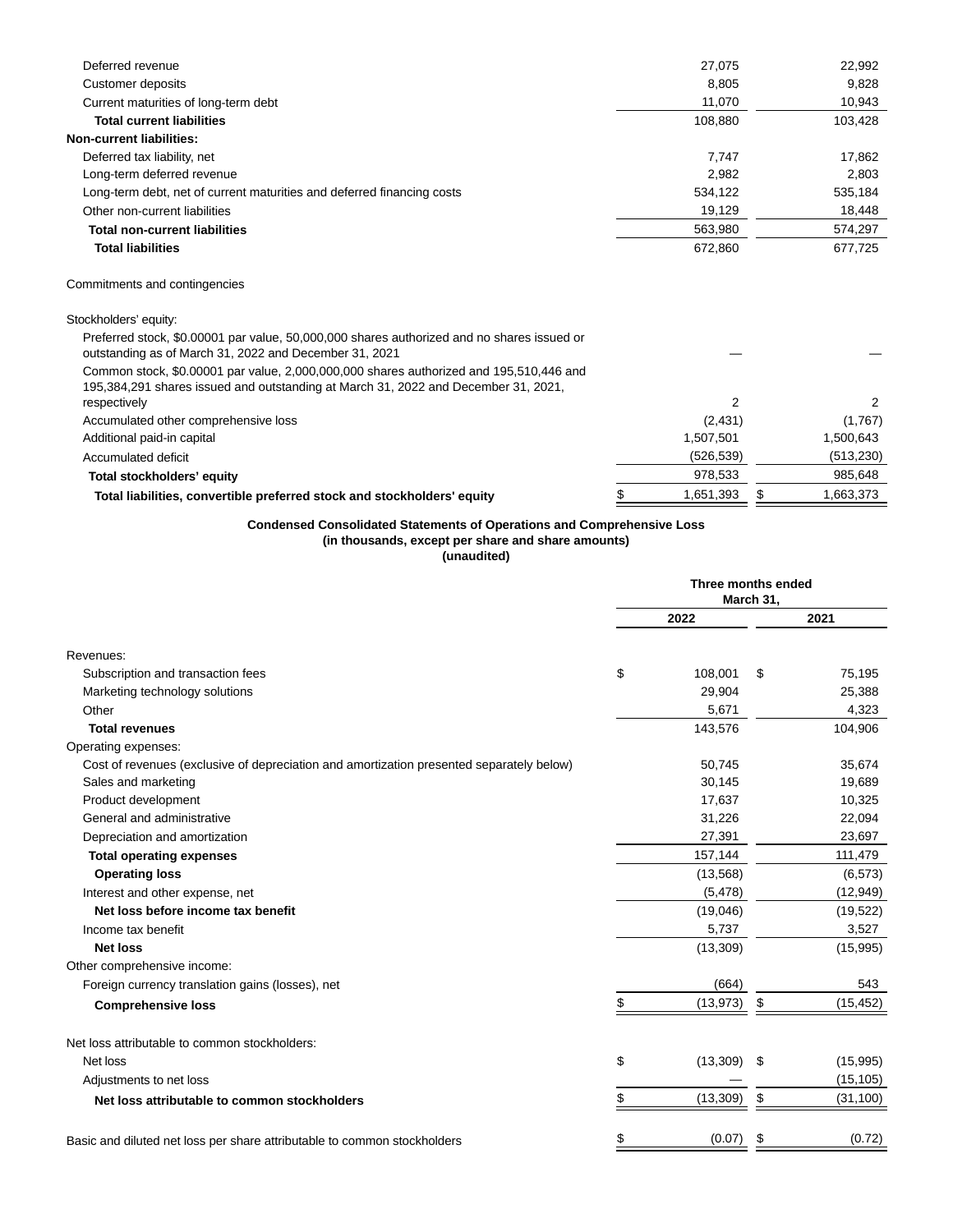### **Condensed Consolidated Statements of Cash Flows (in thousands) (unaudited)**

| Cash flows provided by (used in) operating activities:                          | 2022                    |           |    |
|---------------------------------------------------------------------------------|-------------------------|-----------|----|
|                                                                                 |                         | 2021      |    |
|                                                                                 |                         |           |    |
| Net loss                                                                        | \$<br>(13, 309)<br>- \$ | (15,995)  |    |
| Adjustments to reconcile net loss to net cash provided by operating activities: |                         |           |    |
| Depreciation and amortization                                                   | 27,391                  | 23,697    |    |
| Amortization of discount on long-term debt                                      | 104                     | 1,540     |    |
| Amortization of deferred financing costs on long-term debt                      | 229                     |           | 59 |
| Amortization of costs and fees on credit facility commitments                   | 99                      | 229       |    |
| Deferred taxes                                                                  | (5,990)                 | (3,429)   |    |
| Bad debt expense                                                                | 460                     | 637       |    |
| Paid-in-kind interest on long-term debt                                         | 107                     | 99        |    |
| Stock-based compensation                                                        | 6,135                   | 903       |    |
| Changes in operating assets and liabilities, net of effects of acquisitions:    |                         |           |    |
| Accounts receivable, net                                                        | (2,261)                 | (4,715)   |    |
| Prepaid expenses and other current assets                                       | (5,717)                 | (776)     |    |
| Other non-current assets                                                        | (691)                   | (2,039)   |    |
| Accounts payable                                                                | (2, 122)                | 1,471     |    |
| Accrued expenses and other                                                      | 3,498                   | (10, 289) |    |
| Deferred revenue                                                                | 4,240                   | 5,143     |    |
| Other long-term liabilities                                                     | 681                     | (1,935)   |    |
| Net cash provided by (used in) operating activities                             | 12,854                  | (5,400)   |    |
| Cash flows used in investing activities:                                        |                         |           |    |
| Purchases of property and equipment                                             | (889)                   | (262)     |    |
| Capitalization of software costs                                                | (3,503)                 | (2,765)   |    |
| Acquisition of companies, net of cash acquired                                  |                         | (69, 117) |    |
| Net cash used in investing activities                                           | (4,392)                 | (72, 144) |    |
| Cash flows provided by (used in) financing activities:                          |                         |           |    |
| Payments on long-term debt                                                      | (1, 375)                | (2,015)   |    |
| Proceeds from long-term debt                                                    |                         | 69,216    |    |
| Exercise of stock options                                                       | 723                     | 735       |    |
| Net cash provided by (used in) financing activities                             | (652)                   | 67,936    |    |
| Effect of foreign currency exchange rate changes on cash                        | (370)                   | 196       |    |
| Net increase (decrease) in cash and cash equivalents and restricted cash        | 7,440                   | (9, 412)  |    |
| Cash and cash equivalents and restricted cash:                                  |                         |           |    |
| Beginning of period                                                             | 97,559                  | 98,337    |    |
| End of period                                                                   | \$<br>104,999<br>\$     | 88,925    |    |

|                                                                         | Three months ended<br>March 31, |                |  |        |
|-------------------------------------------------------------------------|---------------------------------|----------------|--|--------|
|                                                                         |                                 | 2022           |  | 2021   |
|                                                                         |                                 | (in thousands) |  |        |
| Supplemental disclosures of cash flow information:                      |                                 |                |  |        |
| Cash paid for interest                                                  |                                 | $4.943$ \$     |  | 10,837 |
| Cash paid for income taxes                                              |                                 | 235            |  |        |
| Supplemental disclosures of noncash investing and financing activities: |                                 |                |  |        |
| Rollover equity in consideration of net assets acquired                 |                                 |                |  | 416    |
| Accretion of Series B Preferred Stock to redemption value               |                                 |                |  | 15.105 |